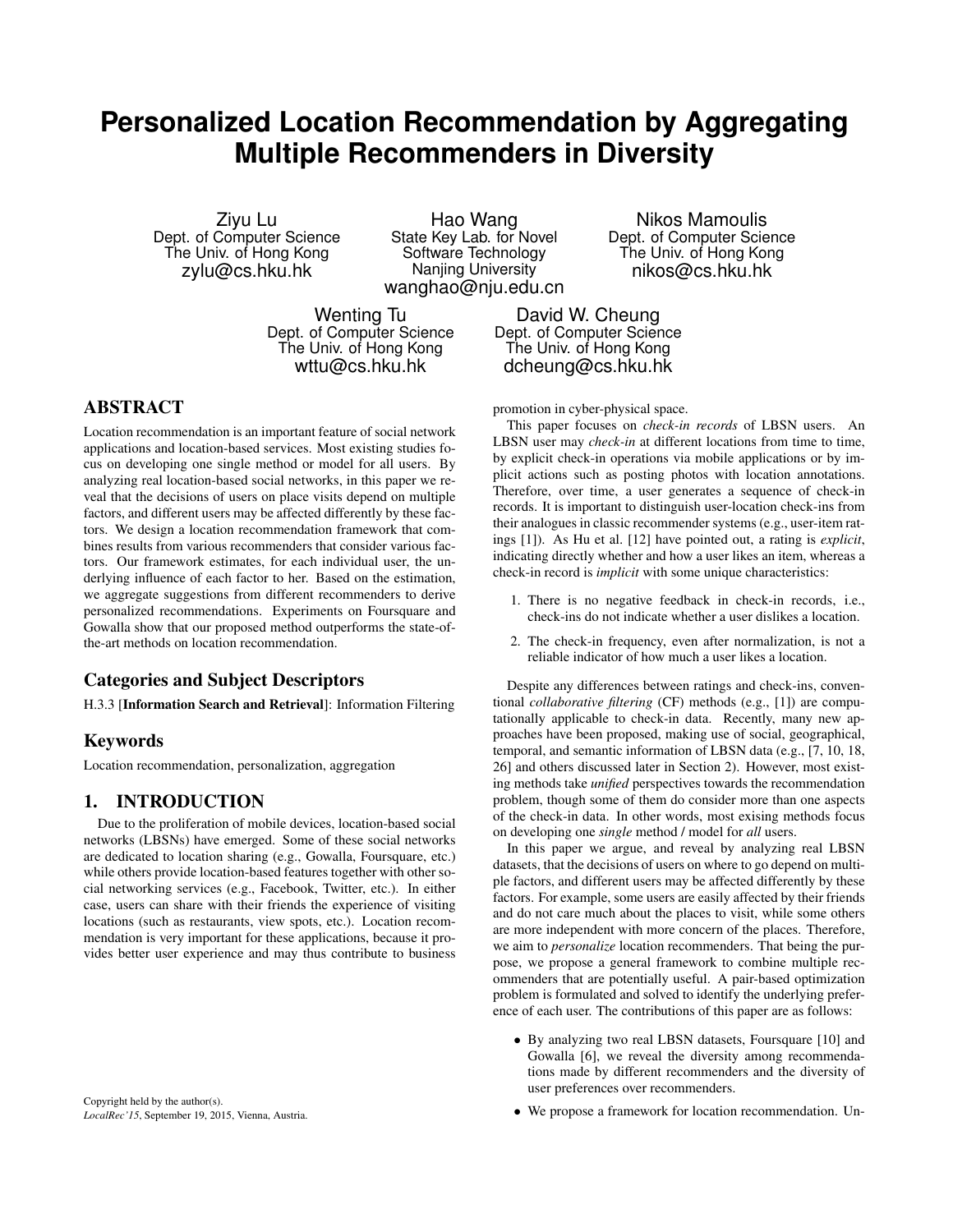der our framework we are able to personalize location recommenders to better serve the users.

• We evaluate our method using Foursquare and Gowalla data. The results show that our method outperforms the state-ofthe-art location recommenders.

The rest of this paper is organized as follows. By analyzing Foursquare and Gowalla data, Section 2 shows the diversity in recommenders and user preferences. Motivated by certain observations, Section 3 describes LURA, our proposed framework, which is extensively evaluated in Section 4. Finally, Section 5 presents some related work and Section 6 concludes the paper.

## 2. DATA AND RECOMMENDERS

In this section we first introduce the datasets and formally define the location recommendation problem. Then, we select 11 representative recommenders which, to the best of our knowledge, cover all the factors that the state-of-the-art methods consider in location recommendation. By analyzing their performance on different users, we demonstrate the diversity of (i) recommendations from the representative recommenders and (ii) users' check-in behaviors.

#### 2.1 Datasets & Recommendation Problem

We use Foursquare [10] and Gowalla [6] datasets. In both datasets, there are users  $(\mathcal{U})$ , locations  $(\mathcal{L})$ , and check-ins each in the form of a tuple  $(u, \ell, t)$  recording the event that user u visited location  $\ell$  at time  $t$ . Note that from the tuples we can infer the *check-in frequency*  $c_{u,\ell}$  of user u to location  $\ell$ . In many recommenders, the matrix  $\mathbf{C} = (c_{u,\ell})_{u \in \mathcal{U}, \ell \in \mathcal{L}}$  is the primary data source. Associated with each location there is a longitude and latitude coordinate. Friendships are represented as undirected, unweighted pairs of users. In addition, for each location we have collected its semantic information (i.e., category) from a Foursquare  $API<sup>1</sup>$ .

We filtered the datasets to include only users that have at least 10 check-in records, and locations that are visited at least twice. The resulting Foursquare dataset has 11,326 users, 96,002 locations, and 2,199,782 check-in records over 364 days; Gowalla is a bit larger, containing 74,725 users, 767,936 locations, and 5,829,873 check-in records over a period of 626 days.

Top-N location recommendation. Given a user u, the *top-*N *location recommendation* problem is to suggest to u a list of N locations, previously unvisited by  $u$ , with the expectation that  $u$ will be intrigued to visit (some of) these locations.

#### 2.2 Representative Recommenders

We select 11 representative recommenders that consider social, geographical, temporal, as well as semantic aspects of the data.

#### *2.2.1 User-based CF Methods*

User-based CF methods assume that similar users have similar preferences over locations, thus the score of location  $\ell$  for user u, score $(u, \ell)$ , is computed by the similarity-weighted average of other users' visits to  $\ell$ :

score
$$
(u, \ell)
$$
 = 
$$
\frac{\sum_{v \in \mathcal{U}} w_{u,v} \cdot c_{v,\ell}}{\sum_{v \in \mathcal{U}} w_{u,v}}.
$$

 $N$  locations with the largest scores are recommended to user  $u$ . Different weighing schemas (i.e.,  $w_{u,v}$ ) yield different recommenders  $(R_1-R_5)$ .

 $$ between users u and v, i.e.,  $w_{u,v} = \cos(c_u, c_v)$ , where  $c_u$  and  $c_v$  are corresponding rows in the check-in matrix C. This is the conventional user-based CF method [1].

R2: Friend-based CF (FCF). Similarity between users could be reflected by their common friends. For friends u and v, let  $w_{u,v}$  = Jaccard  $(F_u, F_v)$ , where  $F_*$  refers to the set of friends of a user and Jaccard  $(\cdot, \cdot)$  computes the Jaccard index. This recommender is proposed by Konstas et al. [14].

R<sub>3</sub>: Friend-location CF (FLCF). In addition to common friends, commonly visited locations may as well reflect the closeness of two friends:  $w_{u,v} = \eta \cdot \text{Jaccard}(F_u, F_v) + (1 - \eta) \cdot$ Jaccard  $(L_u, L_v)$ , where u and v are friends;  $L_*$  is the set of locations that a user has visited [14]. Parameter  $\eta \in [0,1]$  is the weighing between common friends and common locations. Setting  $\eta = 0.1$  achieves the best performance for this method on our data.

R4: Geo-distance CF (GCF). The rationale of GCF is that nearby friends are more influential than faraway ones. This intuition is used by Ying et al. [28], where the weight  $w_{u,v}$  is a rescale of the geographical distance between  $u$  and  $v$ :

$$
w_{u,v} = 1 - \frac{\text{geodist}(u,v)}{\max_{w \in F_u} \text{geodist}(u,w)}.
$$

The location of each user can be inferred from her most frequently visited locations.

R5: Category CF (CCF). Consider users as keywords and location categories as documents; between user  $u$  and category  $C$ there can be a *relevance score*,  $rel(u, C)$  (e.g., TF-IDF). To measure the similarity between two users  $u$  and  $v$ , Bao et al. [2] consider the sum of minimum relevance scores over all categories, i.e.,  $\text{sim}(u, v) = \sum_{C} \min\{\text{rel}(u, C), \text{rel}(v, C)\}.$  This value is then penalized by the difference between users' *randomness* in preferences, thus the weight  $w_{u,v}$  is

$$
w_{u,v} = \frac{\sin(u,v)}{1+|\text{ent}(u)-\text{ent}(v)|},
$$

where  $ent(\cdot)$  is the *entropy* of a user's preference over categories.

#### *2.2.2 Item-based CF Methods*

Item-based CF methods take a "transposed" view of the data, i.e., users are recommended to items instead of the other way round. When the weight  $w_{\ell,\ell'}$  between two locations is properly defined, the score of user u to location  $\ell$ , score $(u, \ell)$ , can be computed as

$$
score(u,\ell) = \frac{\sum_{\ell' \in \mathcal{L}} w_{\ell,\ell'} \cdot c_{u,\ell'}}{\sum_{\ell' \in \mathcal{L}} w_{\ell,\ell'}}.
$$

 $\mathbf{R}_6$ : Item-based CF (ICF). Similar to UCF,  $w_{\ell,\ell'}$  could be the cosine similarity  $\cos(c_\ell, c_{\ell'})$ , where  $c_\ell$  and  $c_{\ell'}$  are corresponding columns in C the check-in matrix [1, 21].

R7: Time-weighted CF (TCF). Recent check-in records are relatively more reliable if we consider any evolution of user preference. Ding and Li [7] use an exponential discounting function  $f(t) = e^{-\alpha t}$  to describe temporal bias in  $w_{\ell,\ell'}$ . Namely,  $w_{\ell,\ell'} = \cos(c_\ell, c_{\ell'}) f(t_{u,\ell'})$  where  $t_{u,\ell'}$  is the time of the user's check-in at  $\ell'$ .  $\alpha$  is the decreasing rate. We set  $\alpha = \frac{1}{7}$  so that TCF achieves the best performance.

#### *2.2.3 Probabilistic Methods*

Besides the CF family, another methodology of making recommendations is to estimate the probability of user  $u$  visiting location  $\ell$ , conditioned on the check-in history of u, i.e.,

score
$$
(u, \ell)
$$
 = Pr $\{\ell | L_u\}$ .

The most probable  $N$  locations are recommended to the user. The next three recommenders (R<sub>8</sub>-R<sub>10</sub>) attempt to estimate Pr { $\ell |L_u$  }.

<sup>1</sup> https://developer.foursquare.com/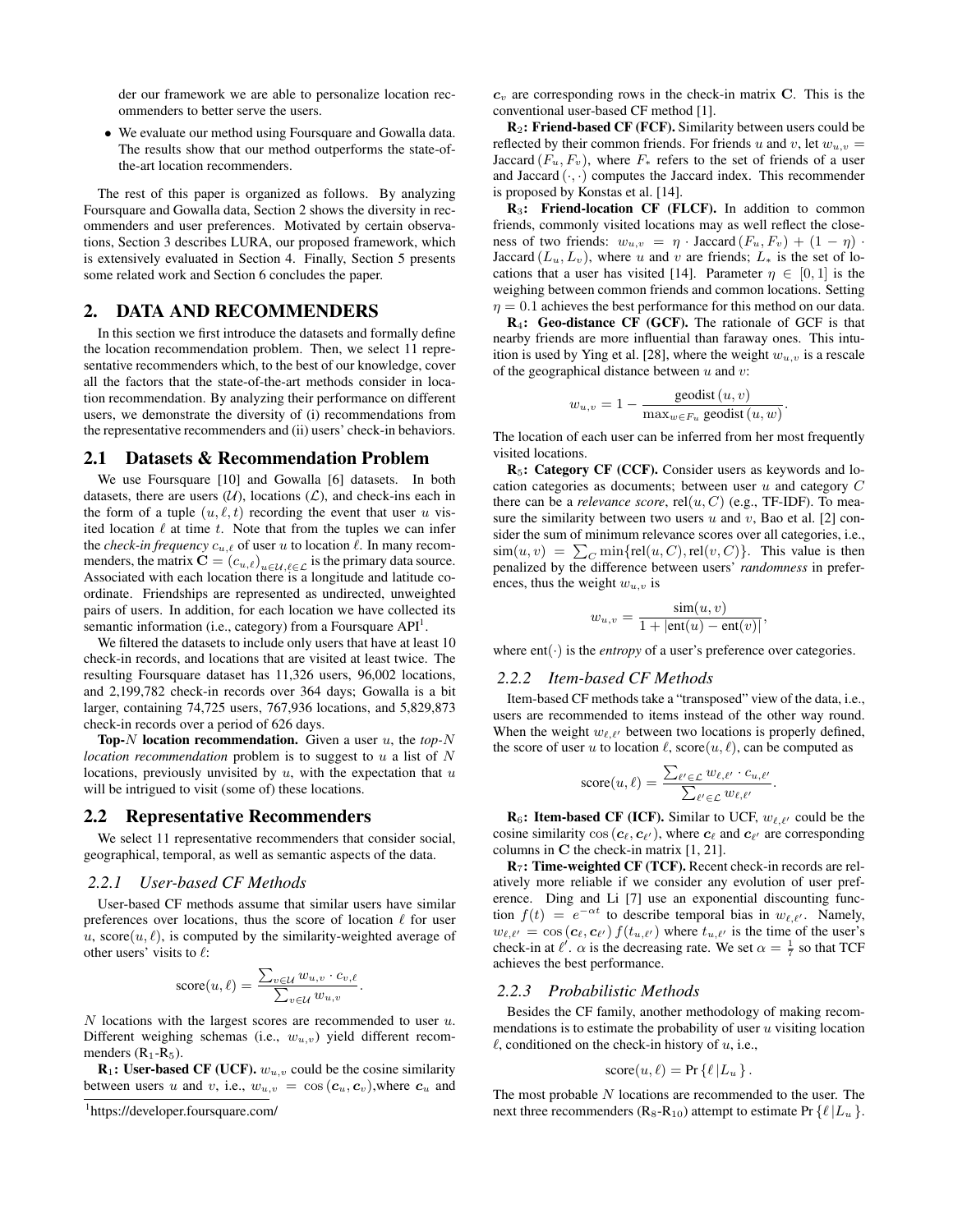$$ of locations that have at least one common visitor,  $P =$  $\{(\ell, \ell') | U_{\ell} \cap U_{\ell'} \neq \emptyset\}$ , and report that the set of all distance  $\frac{5}{2}$  and  $\frac{250}{200}$ values,  $\{\text{geodist}(\ell, \ell')\}_{(\ell, \ell') \in P}$ , obeys a power-law distribution.  $\frac{5}{5}$  200  $\frac{1}{5}$  150 Hence,  $Pr\{\ell | L_u\} = \prod_{\ell' \in L_u} a \cdot \text{geodist}(\ell, \ell')^b$ , where parame-<br> $\frac{2}{\frac{1}{2}}$  is our ters  $a$  and  $b$  are determined via a regression process.  $\vec{z}$  in  $\vec{z}$  in  $\vec{z}$  in  $\vec{z}$  instead of  $\vec{z}$  instead of  $\vec{z}$  instead of  $\vec{z}$  instead of  $\vec{z}$  in  $\vec{z}$  in  $\vec{z}$  in  $\vec{z}$  in  $\vec{z}$  in  $\vec{z}$  in  $\vec{z}$  in  $\vec{z}$  in  $\vec{z}$  in  $\vec{z}$  in  $\$ 

 $\mathbf{R}_9$ : Kernel density model (KDM). For a user u with past  $\begin{array}{r} 0 \overline{5} & 0.6 & 0.7 & 0.8 \\ \hline \end{array}$ check-ins at locations  $L_u = \{\ell_1, \ell_2, \cdots, \ell_n\}$ , this factor estimates Diversity of the probability of u visiting a new location  $\ell$  using kernel techniques: Pr  $\{\ell | L_u \} = \frac{1}{n} \sum_{j=1}^n K_h$  (geodist  $(\ell, \ell_j)$ ), where  $K_h(\cdot)$ is a *scaled kernel* trained on an individual basis. *h* is set to  $n^{-\frac{1}{d+4}}$ where  $d = 1$  is the dimensionality of the data (distance values). This model is used by Zhang and Chow [30]. on  $\ell$  using kernel tech-<br>  $\ell(\ell, \ell_1)$ ), where  $K_1(\ell_1)$  (a) Foursqu  $\alpha$  at a functure  $\alpha$  and  $\beta$ .  $\mathcal{Y}$ . In particular, MF tries to find low-rank matrices (i.e., latential  $\mathcal{Y}$ 

 $R_{10}$ : Spatial kernel density model (SKDM). This is our improvement over R<sub>9</sub>. Instead of geodist  $(\ell, \ell')$  we directly consider distances between latitudes and longitudes and em-<br>
Reasured by the nun ploy a 2D kernel density estimation, i.e.,  $Pr\{ \ell | L_u \}$  = locations that are ac  $\frac{1}{n}\sum_{j=1}^{n} K_h(\text{lat}(\ell) - \text{lat}(\ell_j), \text{lon}(\ell) - \text{lon}(\ell_j));$  here,  $\text{lat}(\cdot)$  and lon( $\cdot$ ) give the latitude and longitude of a location, and  $K_h$  is a the perform 2D scaled kernel, with  $h = n^{-\frac{1}{d+4}} = n^{-\frac{1}{6}}$ .

#### *2.2.4 Matrix Factorization*

The last recommender belongs to the matrix factorization (MF) N suggested locations by different recommenders, for N = 10. family. MF attempts to find latent structures of the check-in matrix  $\frac{5}{2}$  i.s C. In particular, MF tries to find low-rank matrices (i.e., latent  $\frac{1}{2}$   $\frac{10}{\sqrt{N}}$ user and location profiles) P and Q such that  $\hat{C} = PQ$  is a good approximation of C. A zero-valued entry  $c_{u,\ell}$  in C may thus have a good estimation  $\hat{c}_{u,\ell}$  in  $\hat{C}$ ; recommendations can then be made.

**: Implicit matrix factorization (IMF). Proposed by Hu et (a) Centers of th** al.  $[12]$ , this is a modification of the conventional MF for implicit user feedbacks (such as check-ins). Figure 1 shows the distribution of distribution of distribution of  $\frac{1}{2}$ 

## 2.3 Diversity in Recommendations  $\Gamma_{\text{O, present the tree}}$

We now show that the 11 recommenders  $(R_1-R_{11})$  generate very these users into 8 cl different recommendations. We use the first 300 days of Foursquare and the first 420 days of Gowalla to construct the recommenders,  $\text{ters.}$  [ers.] involving 3,942 and 1,307 users respectively. We compare the top-10 suggested locations by different recommenders.<sup>2</sup> For two such sequence of 11 value length-10 recommendation lists, Jaccard index can be used to measure their similarity. Therefore for each user, we measure the diver-<br>1 contains  $1.65\%$  of t sity of the 11 recommenders by pairwise aggregation [11]:

diversity
$$
(L_1, L_2 \cdots, L_n)
$$
 = 
$$
\frac{2 \cdot \sum_{i,j} (1 - \text{Jaccard} (L_i, L_j))}{n \cdot (n-1)}.
$$

Intuitively, this value will be close to 0 if  $L_i$ 's are all highly similar, and otherwise be close to 1 if they are pairwise different.

Figure 1 shows the distribution of the diversity values. In Foursquare, the diversity values are all between 0.79 and 0.99, with an average of 0.92, whereas in Gowalla the minimum, maximum, and average values are 0.58, 0.99, and 0.93 respectively. This indicates that the 11 recommenders generate very different results.

#### 2.4 Diversity in User Preferences

Users may also have different preferences over the aspects on which recommenders are based (i.e., friendship, geographical distance, etc.). To understand user preferences, we test the 11 recommenders using Foursquare (Days 1-300 for training and Days



Figure 1: Distribution of diversity values.

data (distance values).<br>  $\textbf{S}$ .<br>
(SKDM). This is our 301-360 for testing). For each user u, each recommender generates dist  $(\ell, \ell')$  we directly a list of 10 locations. The performance of the recommender is then d longitudes and em-<br>d longitudes and em-<br>d longitudes and em-<br>d longitudes can then be made. The particle is the number of recommended. locations that are actually visited by  $u$ ). Hence, a user  $u$  can be depicted by an 11-dimensional vector of which the jth element is the performance of recommender  $R_i$ .  $\mathcal{L}_i$ .



 $s_{\text{max}}$  are all distribution of the Figure 2: Diversity in user preferences. Figure 2: Diversity in user preferences.

**ations** To present the preferences of 3,942 Foursquare users, we group ct the recommenders, ters.) Figure 2(a) shows the centers of the 8 clusters in parallel ly. We compare the top-coordinates, where an 11-dimensional vector is represented as a dex can be used to mea-cluster. For example, the entry "1, 1.65%, 3.06" means that, Cluster r, we measure the diver-<br>1 contains 1.65% of the users, and the variance within the cluster is ggregation [11]:  $3.06$ . We see that the 11 recommenders perform differently on the To present the preferences of 3,942 Foursquare users, we group these users into 8 clusters using the K-means algorithm. (The number 8 is chosen to get the best modularity from the resulting clusters.) Figure  $2(a)$  shows the centers of the 8 clusters in parallel sequence of 11 values. Figure 2(b) shows some statistics of each cluster. For example, the entry "1,  $1.65\%$ ,  $3.06$ " means that, Cluster 8 clusters.

> The above analysis supports our claims: (i) different recommenders make very different recommendations and (ii) different users have different behavioral patterns in visiting locations. This basically indicates that *a good recommender for one person is not necessarily good for another*. Combining different recommenders may produce better recommendations, since multiple recommenders together may cover a wider range of factors that potentially affect users' behaviors.

## 3. OUR METHOD

In this section we explain LURA, our framework for combining different location recommenders. (The name "LURA" comes from its execution cycle of Learn-Update-Recommend-Aggregate.) Algorithm 1 outlines the steps of LURA, which could be repeated every  $\Delta t$  time (e.g., every 3 days or 1 week, as long as there is necessity in providing new recommendations and there are sufficient data). LURA is based on two important elements: *recommenders* and *user preferences*; every time LURA runs, it keeps these elements up to date. Specifically, if invoked at time  $t$ , LURA first

<sup>&</sup>lt;sup>2</sup>Note that sometimes a recommender may fail to generate a list of length 10. For example, FCF  $(R_2)$  requires that the target user has some friends but loners do exist in LBSNs. In such cases, we complement the length-10 list with the most popular locations.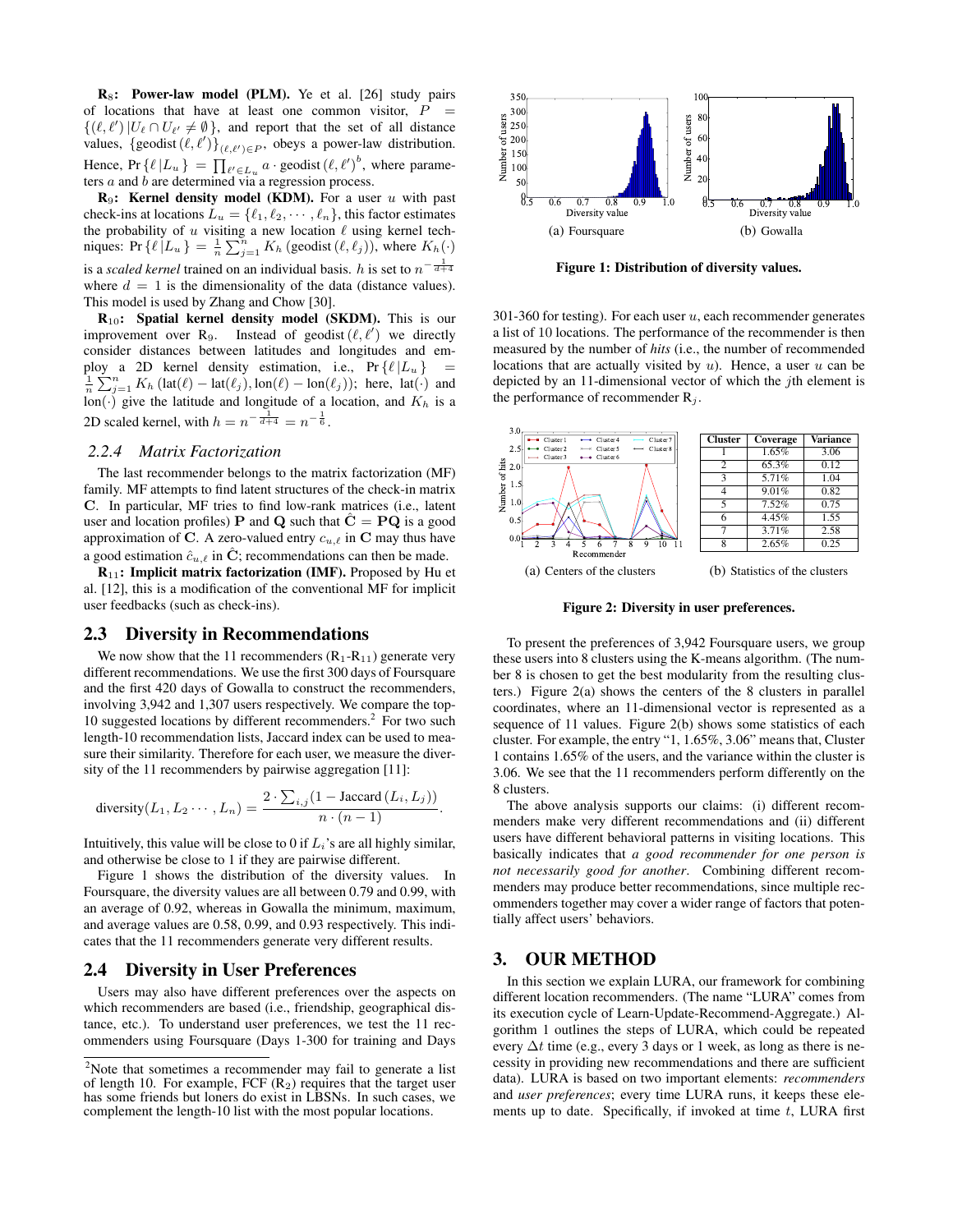learns the user's current preferences  $\alpha_u^t(i)$  (i.e., weights) over different recommenders; this is done by testing the recommendations made at time  $t - \Delta t$  against the actual check-ins during the period ( $t - \Delta t$ , t] (Line 1). Then, LURA updates the recommenders to make use of all the data available (Line 2). After that, LURA makes recommendations to users, by aggregating the results of the component recommenders (Lines 3-4).

# **Algorithm 1** LURA $(G^t, \mathcal{R}^{t-\Delta t}, u)$

- **Input**:  $G^t$ : the snapshot of LSBN up to the t-th (current) day;  $\mathcal{R}^{t-\Delta t}$ : a set of *n* recommenders, trained using  $G^{t-\Delta t}$ ; u: a user **Output:**  $N$  recommended locations for user  $u$  at time  $t$
- $\triangleright$  At time  $t \Delta t$  each recommender  $R_i^{t- \Delta t}$  has recommended N *locations to* u,  $R_i^{t-\Delta t}(u) = \left[\ell_{ij}^{t-\Delta t}\right]_{j=1,2,\cdots,N}$ .
- 1: Learn user u's current preferences,  $\alpha_u^t(i)$ , on each recommender  $R_i^{t-\Delta t}$ , based on recommendations  $R_i^{t-\Delta t}(u)$  and u's check-in facts during the time period  $(t - \Delta t, t]$
- 2: Update  $\mathcal{R}^{t-\Delta t}$  to  $\mathcal{R}^t$  (or rebuild from scratch) using  $G^t$
- 3: **Recommend**: each recommender  $R_i^t$  recommends N locations to u, in the form of N location-score pairs,  $R_i^t(u)$ ,

$$
R_i^t(u) = \left[\ell_{ij}^t\right]_{j=1,2,\cdots}
$$

*.*

4: Aggregate recommendations  $\mathbf{R}^{t}(u) = \left[R_{i}^{t}(u)\right]_{i=1,2,\dots,n}$  using ignition  $\alpha_u^t = [\alpha_u^t(i)]_{i=1,2,\dots,n}$  to generate the final recommensions dation of  $N$  locations to  $u$ 

Although maintaining and executing individual recommenders (Lines 2-3) is straightforward, LURA's novelty lies in the learning of user preferences  $\alpha_u^t$  (Section 3.1)<sup>3</sup> and in the strategies for aggregating the outputs  $\mathbf{R}^t_u$  of different recommenders (Section 3.2). In general, the aggregation is a linear combination:

$$
s^t(u,\ell;\boldsymbol{\alpha}_u^t,\varphi) = \sum_{i=1}^n \alpha_u^t(i) \cdot \varphi\left(R_i^t(u,\ell)\right). \tag{1}
$$

Here  $R_i^t(u, \ell)$  is the score of user-location pair  $(u, \ell)$  estimated by recommender  $R_i^t$ ;  $\varphi(\cdot)$  is a strategy for handling individual scores. When there is no ambiguity on  $\alpha_u^t$  or  $\varphi$  in the context, we may omit one or both of them to simplify the notation.

#### 3.1 Learning User Preferences

At time t, LURA has a set of recommenders  $\mathcal{R}^{t-\Delta t}$  = At time t, LURA has a set of recommenders  $\mathcal{R}^{t-\Delta t}$  =  $\{R_1^{t-\Delta t}, R_2^{t-\Delta t}, \cdots, R_n^{t-\Delta t}\}$ , and each  $R_i^{t-\Delta t}$  has suggested N locations to user u at time  $t - \Delta t$ . New data during the period  $(t - \Delta t, t]$  are used to evaluate the quality of each  $R_i^{t-\Delta t}$  with regard to user u. This evaluation eventually results in weights  $\alpha_u^t(i)$ , which are then used to guide the aggregation process.

As user check-in data are implicit, we utilize a *pairwise* methodology for preference learning. Consider a user  $u$  and her visiting history up to time  $t$ ,  $L_{u}^{t}$ ; let  $L_{+}^{t} = L_{u}^{t} \setminus L_{u}^{t-\Delta t}$  and  $L_{-}^{t} = \{ \ell | \ell \notin L_{u}^{t} \}$ . For two locations  $\ell \in L_{+}^{t}$  and  $\ell' \in L_{-}^{t}$ , to some extent it is reasonable to assume that u prefers  $\ell$  to  $\ell'$  (denoted as  $\ell >_u \ell'$ ). Clearly, a good recommendation should be highly consistent with  $>u$ . This means, for the linear aggregation of Formula 1, pairs  $(\ell, \ell') \in P_u^t = L_+^t \times L_-^t$  can be used to tune the weights  $\alpha_u^t(i)$ . We consider maximizing the *likelihood* Pr  $\{P_u^t | \alpha_u^t\}$ , which is the

probability of observing  $P_u^t$  given the preference  $\boldsymbol{\alpha}_u^t$ . Assuming that pairs  $(\ell, \ell') \in P_u^t$  are independent, then

$$
\Pr\left\{P_u^t\left|\pmb{\alpha}_u^t\right.\right\} = \prod_{(\ell,\ell')\in P_u^t} \Pr\left\{\ell >_u \ell'\left|\pmb{\alpha}_u^t\right.\right\}.
$$

Computing Pr  $\{\ell >_u \ell' | \alpha_u\}$  is nontrivial, but an intuition is that this probability should be proportional to the difference between scores  $s(u, \ell; \boldsymbol{\alpha}_u)$  and  $s(u, \ell'; \boldsymbol{\alpha}_u)$ : the larger the difference  $s(u, \ell; \alpha_u) - s(u, \ell'; \alpha_u)$ , the more confident we will be on concluding  $\ell >_u \ell'$ . Based on this idea, we set

$$
\Pr\left\{\ell >_{u} \ell' \left|\bm{\alpha}_{u}\right.\right\} = \sigma\left(d_{u}^{\ell,\ell'}\left(\bm{\alpha}_{u}\right)\right),
$$

where  $\sigma$  is the *logistic function* that can generate a probability distribution in the range of [0,1],  $\sigma(x) = \frac{1}{1+e^{-x}}$ , and  $d_u^{\ell,\ell'}(\alpha_u) =$  $s(u, \ell; \alpha_u) - s(u, \ell'; \alpha_u)$ . For the ease of algorithm design, the actual objective function being optimized is

$$
\ln\left(\Pr\left\{P^t_u\left|\pmb{\alpha}_u\right.\right\}\right)=\sum_{(\ell,\ell')\in P^t_u}\ln\left(\sigma\left(d^{\ell,\ell'}_u\left(\pmb{\alpha}_u\right)\right)\right).
$$

The learning approach (LEARNPREFERENCE) for finding  $\boldsymbol{\alpha}^t_u$ based on  $\alpha_u^{t-\Delta t}$  uses a *stochastic gradient descent* technique, as shown in Algorithm 2. Since the training space  $P_u^t$  is large, sam-

| <b>Algorithm 2</b> LEARNPREFERENCE( $P_u^t$ , $\boldsymbol{\alpha}_u^{t-\Delta t}$ , M, K)                                                                                     |
|--------------------------------------------------------------------------------------------------------------------------------------------------------------------------------|
| <b>Input:</b> $P_u^t = L_+^t \times L_-^t$ ; $\alpha_u^{t-\Delta t}$ ; number of iterations M; number of<br>samples $K$<br><b>Output:</b> updated user preference $\alpha_u^t$ |
| 1: for $j = 1, 2, \cdots, M$ do                                                                                                                                                |
| 2: $\alpha^{(j)} \leftarrow \alpha^{t-\Delta t}$                                                                                                                               |
| 3:<br>Draw K sample pairs from the training space $P_u^t$                                                                                                                      |
|                                                                                                                                                                                |

- 4: for each sample pair  $p = (\ell, \ell')$  do
- 5:  $\alpha^{(j)} \leftarrow$  update with p and  $\alpha^{(j)}$  (gradient descent) 6:  $\boldsymbol{\alpha}^t_u \leftarrow \frac{1}{M}\sum_{j=1}^M \boldsymbol{\alpha}^{(j)}$

ples are used for learning (Lines 3-5). The gradient descent update in Line 5 is done with the following formula:

$$
\boldsymbol{\alpha}^{(j)} \leftarrow (1-\gamma) \cdot \boldsymbol{\alpha}^{(j)} + \gamma \cdot \tau \cdot \left( \frac{\nabla_{\boldsymbol{\alpha}^{(j)}} d_u^{\ell,\ell'} \left( \boldsymbol{\alpha}^{(j)} \right)}{1 + e^{d_u^{\ell,\ell'}}} \right), \quad (2)
$$

where  $\gamma \in (0,1)$  is the *learning rate*,  $\tau$  the *step size*, and  $\nabla_{\boldsymbol{\alpha}(j)} d^{\ell,\ell'}_{u}$  the gradient:

$$
\nabla_{\alpha^{(j)}} d_u^{\ell,\ell'} = \begin{bmatrix} \varphi\left(R_1^{t-\Delta t}(u,\ell)\right) - \varphi\left(R_1^{t-\Delta t}(u,\ell')\right) \\ \varphi\left(R_2^{t-\Delta t}(u,\ell)\right) - \varphi\left(R_2^{t-\Delta t}(u,\ell')\right) \\ \vdots \\ \varphi\left(R_n^{t-\Delta t}(u,\ell)\right) - \varphi\left(R_n^{t-\Delta t}(u,\ell')\right) \end{bmatrix} . \quad (3)
$$

After M independent iterations, Algorithm 2 terminates with a personalized weight  $\alpha_u^t$  (Line 6).

The quality of samples (Line 3) are of essential importance in Algorithm 2. Intuitively, if a sampled pair  $(\ell, \ell')$  is such that  $\varphi\left(R_i^{t-\Delta t}(u,\ell)\right) \approx \varphi\left(R_i^{t-\Delta t}(u,\ell')\right)$  for all  $R_i^{t-\Delta t}$  (i.e., no recommender has distinct preference over  $\ell$  and  $\ell'$ ), then it does not provide much information for learning (i.e.,  $\nabla_{\alpha}(i) d_u^{\ell,\ell'} \approx 0$ ). Therefore, we use the strategies proposed by Rendle and Freudenthaler [19] to sample *informative* pairs. Since the size of  $L_+^t$  is typically small, the number of samples  $K$  is usually proportional to  $|L_+^t|$ , e.g.,  $K = K_0 \cdot |L_+^t|$  for some integer  $K_0 > 1$ . Therefore, sampling in  $L_+^t$  is to simply sample each  $\ell \in L_+^t$  uniformly

 $3$ It is worth mentioning that a trivial implementation of LURA is to put equal weights on component recommenders. This, however, usually leads to very bad recommendations due to the diversities we studied in Section 2 (Figures 1-2). Indeed, the essence of learning is to identify those good recommenders out of a large population of bad ones, with regard to some individual user.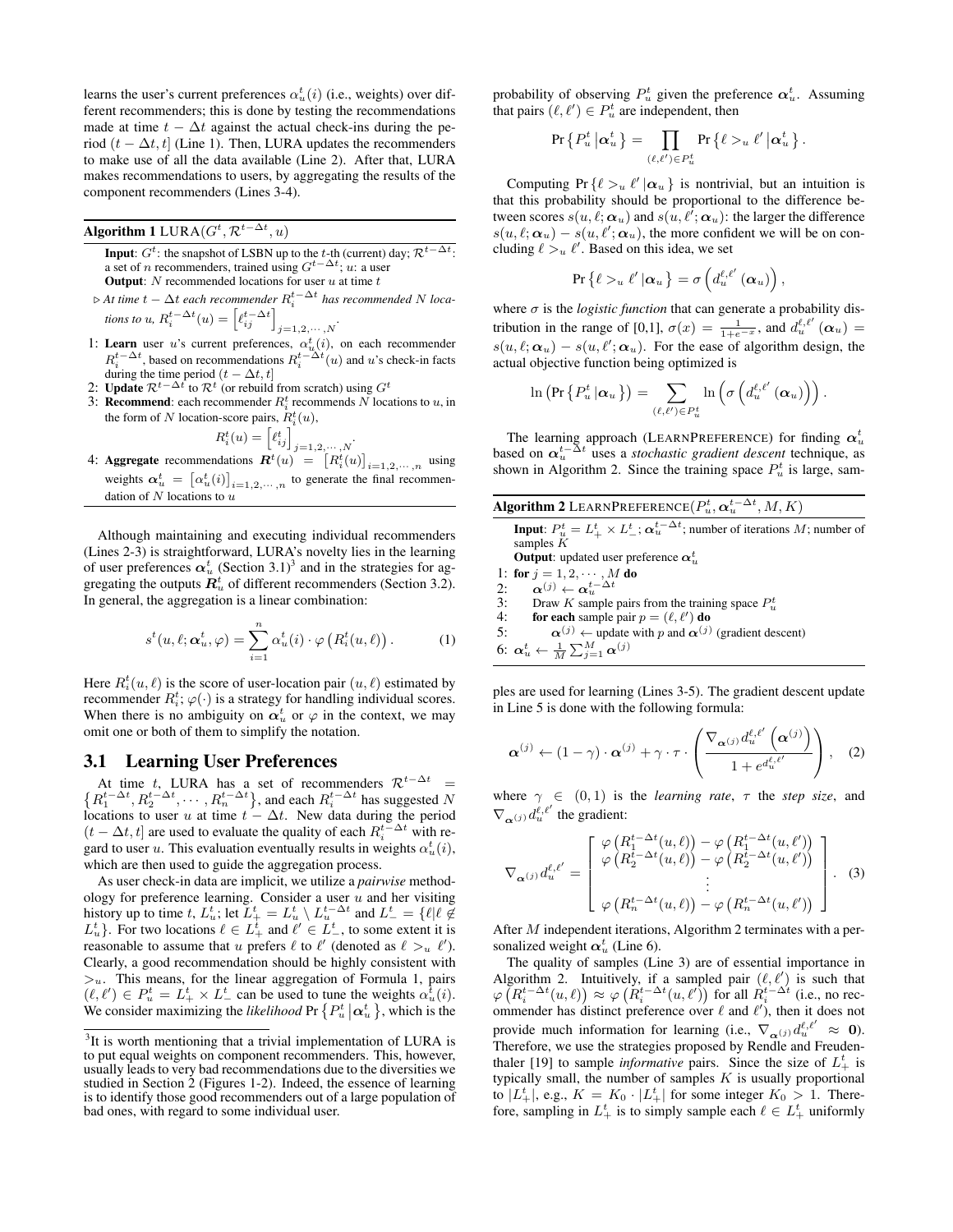at random (i.e.,  $K_0$  times on average), and strategies for sampling informative pairs in fact focus on the set  $L_{-}^{t}$ .

Random sampling (RS). This is the basic strategy. Locations in  $L^t_-$  are selected uniformly at random, i.e.,

$$
\Pr\left\{\ell'\left|u\right.\right\} = \frac{1}{|L_{-}^{t}|}.
$$

Static sampling (SS). This strategy favors popular locations, i.e., locations with many visitors have higher chances to be selected. Specifically,

$$
\Pr\left\{\ell'\left|u\right.\right\}\propto\exp\left(-\frac{\mathrm{rank}(\ell')}{\lambda}\right),\lambda>0,
$$

where rank(·) is the "1234" ranking of  $L^t$  by check-in frequencies; smaller numbers are assigned to more popular locations.

Adaptive sampling (AS). When sampling, this strategy gives higher chances to those locations with higher scores (i.e., locations considered as promising by the recommender):

$$
\Pr\left\{\ell'\left|u\right.\right\}\propto\exp\left(-\frac{\mathrm{rank}(u,\ell')}{\lambda}\right),\lambda>0,
$$

where rank $(u, \ell')$  is the "1234" ranking of  $\ell'$  based on the score  $s^{t-\Delta t}(u, \ell')$ . Such promising yet unvisited locations may be more informative in identifying a user's preference.

## 3.2 Recommendation Aggregation

The last step in our LURA framework is to aggregate the recommendations from all the component recommenders, and then provide the user  $u$  with a final list of  $N$  items (Formula 1). We consider the following two different aggregation strategies.

Score-based aggregation (SA). This strategy is to use the scaled score of user-item pair  $(u, \ell)$  estimated by each recommender (at time t).  $\varphi\left(R_i^t(u,\ell)\right)$  is defined as

$$
\varphi\left(R_i^t(u,\ell)\right) = \frac{R_i^t(u,\ell)}{\max_{\ell' \in L_-^t} R_i^t(u,\ell')}, \quad i = 1,2,\cdots,n.
$$

Rank-based aggregation (RA). This strategy considers the ranked position of a location  $\ell$ . Given a ranked list of N locations,  $\ell_1, \ell_2, \cdots, \ell_N$ , this strategy assigns higher scores to top locations. In particular,  $\varphi(\cdot)$  is defined as

$$
\varphi\left(R_i^t(u,\ell)\right)=1-\frac{1}{N}\left(\text{rank}_i(u,\ell)-1\right), \quad i=1,2,\cdots,n,
$$

where rank<sub>i</sub> $(u, \ell)$  is the ranked position of a location  $\ell$  in the recommendation list provided to u by  $R_i^t$ . This strategy is a common variant of *Borda count* [8].

#### 4. EXPERIMENTS

In this section, we evaluate LURA on Foursquare and Gowalla datasets. In Section 4.1 we explain the experiment setup as well as the evaluation metrics. Then, in Section 4.2 we study how different implementations, i.e., different sampling strategies (Section 3.1) and aggregation strategies (Section 3.2), affect the performance of LURA. After that, in Sections 4.3 and 4.4, we compare the best implementations of LURA with (i) their own component recommenders, and (ii) other advanced recommenders, respectively.

#### 4.1 Setup

The experiments involve three time periods: (i) a *base* period  $T_{\text{base}}^t = [1, t - \Delta t]$ , in which the data are used for constructing component recommenders; (ii) a *learning* period  $T_{\text{learn}}^t = (t - \Delta t, t]$ , for learning user preferences, updating component recommenders, and constructing a LURA recommender; and (iii) a *testing* period  $T_{\text{test}}^t = (t, t + \Delta t]$  for evaluating the recommenders. Competitor methods that do not require any learning of user preferences are built using all data in  $T_{\text{base}}^t \cup T_{\text{learn}}^t = [1, t]$ , so that any comparison between them and LURA is fair.

To evaluate the performance of a recommender  $R<sup>t</sup>$ , for each user u we compare the top-N recommendation  $R<sup>t</sup>(u)$  =  $\{\ell_1, \ell_2, \cdots, \ell_N\}$  with  $L_u^{(t,t+\Delta t]}$ , the actual set of locations visited by u during the testing period  $T_{\text{test}}^t$ . In the following, we use  $t = 300$  for Foursquare and  $t = 420$  for Gowalla;  $\Delta t$  is set to 60 for both datasets. We omit the experiments on evolving  $t$  due to the lack of space. All the results at different  $t$  are similar, given sufficient data in period  $(t - \Delta t, t]$ .

Evaluation metrics. Two metrics are commonly used for location recommendation: Precision@N and Recall@N [26]. Let  $H_u^t = \left| R^t(u) \cap L_u^{(t,t+\Delta t)} \right|$  be the number of correctly predicted locations with regard to user  $u$  (i.e., the number of successfully predicted locations). Then,

$$
\begin{aligned} \text{Precision@}N &= \frac{\sum_{u \in \mathcal{A}} H_u^t}{N \cdot |\mathcal{A}|}, \\ \text{Recall@}N &= \frac{\sum_{u \in \mathcal{A}} H_u^t}{\sum_{u \in \mathcal{A}} \left| L_u^{(t, t + \Delta t)} \right|} \end{aligned}
$$

.

where  $A$  is the set of *active users*. For a user  $u$  to be active, she must (i) visit at least 5 new locations in the learning period  $T_{\text{learn}}^t$  so that LURA can infer her preference, and (ii) visit at least 1 new location in the testing period  $T_{\text{test}}^t$  so that the evaluation is nontrivial.

## 4.2 Different Implementations of LURA

We first study different implementations of LURA, i.e., we compare different sampling and aggregation strategies presented in Sections 3.1 and 3.2, and see how they affect the performance of LURA. We have 3 sampling strategies and 2 aggregation strategies, thus in total we have 6 different implementations of LURA.

Figure 3 shows the comparison result among these 6 implementations with respect to varying  $N$ . As we can see, the performance of different implementations are nearly the same, with adaptive sampling (AS) being slightly better than the other two sampling strategies in most of the cases. On the other hand, we observe that the performance of aggregation strategies is data-dependent: on Foursquare, rank-based aggregation (RA) is slightly better than score-based aggregation (SA) while on Gowalla it is the other way round. This could be due to the fact that Gowalla has relatively more data for learning user preferences (29,996 check-ins for 1,307 active users, comparing to 38,688 check-ins for 3,942 active users in Foursquare), and therefore the final scores are more accurate.

For both Foursquare and Gowalla, precision and recall values are all at the level of 1%-10%. Such performance of location recommendation is due to *data sparsity*, i.e., out of a huge collection of locations (96,002 in Foursquare and 767,936 in Gowalla) most people merely visit several to dozens of them.

### 4.3 Comparing with the 11 Component Recommenders

We compare LURA with its 11 component recommenders. We use the best sampling and aggregation strategies for LURA, i.e., we use LURA-ASSA and LURA-ASRA based on the findings in Section 4.2. The comparison results are shown in Figure 4.

Both LURA-ASSA and LURA-ASRA outperform all the other methods in all cases. This justifies that combining different recommenders may provide better recommendations. Among the 11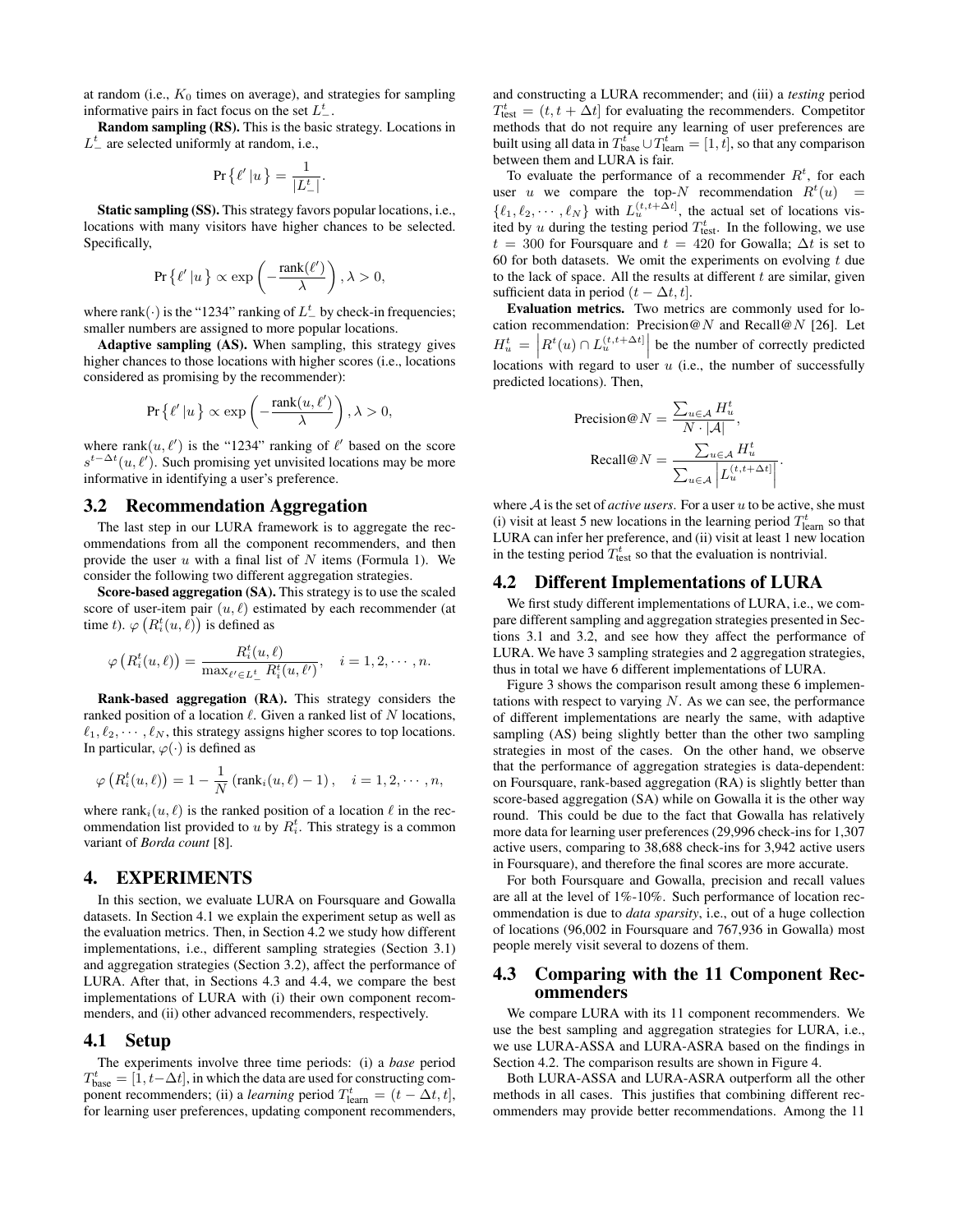

Figure 3: Comparing different implementations of LURA



Figure 4: Comparing LURA with its 11 component recommenders

component recommenders of LURA, UCF always performs the best. This means that the behaviors of most users are best reflected by other similar users. Nonetheless, comparing to UCF, LURA can be better in Foursqure by up to 11.82% in precision and 11.72% in recall; in Gowalla these numbers are 8.53% and 8.52% respectively.

Considering the small absolute values of precision and recall, we also carry out tests of statistical significance. Specifically, we run a paired t-test between the numbers of hits of LURA and UCF, the best-performing component recommender. The p-values are both less than 0.01 (2.99  $\times$  10<sup>-4</sup> for Foursquare and 1.79  $\times$  10<sup>-4</sup> for Gowalla), indicating that the improvement of LURA over UCF is statistically significant.

## 4.4 Comparison with Other Methods

We also compare LURA with other existing methods that adopt similar ideas to what we use for LURA.

USG [26]. This is a linear combination of UCF, FLCF, and PLM, i.e., the component recommenders  $R_1$ ,  $R_3$ , and  $R_8$  of LURA.

$$
USG(u, \ell) = (1 - \alpha - \beta) \cdot \varphi(R_1(u, \ell)) + \alpha \cdot \varphi(R_3(u, \ell)) + \beta \cdot \varphi(R_8(u, \ell)),
$$

where  $\alpha$  and  $\beta$  are parameters, and  $\varphi(\cdot)$  is a rescale of scores as what we use for LURA (Section 3.2). To construct USG at time  $t$ ,

we do as what [26] has proposed: we randomly select 70% of the data before time  $t$  to construct the three component recommenders: UCF, FLCF, and PLM, and then use the rest 30% to determine parameters  $\alpha$  and  $\beta$ . The final parameters are  $\alpha = \beta = 0.1$  for Foursquare, and  $\alpha = 0.1$ ,  $\beta = 0.2$  for Gowalla. These parameters are also consistent with what [26] has suggested. Note that the parameter settings are the same for all users, i.e., not personalized.

iGLSR [30]. This method combines GCF and KDM, i.e., the component recommenders  $R_4$  and  $R_9$  of LURA, having a clear focus on the geographical relationships between locations. Different from USG and LURA which aggregate scores linearly, iGLSR adopts the following combination:

iGLSR
$$
(u, \ell)
$$
 =  $\varphi$  (R<sub>4</sub> $(u, \ell)$ )  $\cdot \varphi$  (R<sub>9</sub> $(u, \ell)$ ),

where  $\varphi(\cdot)$  is as in USG and LURA.

RankBoost [9]. This is a method to combine a given set of *weak* recommenders. For a target user  $u$ , the training data for RankBoost is  $P_u^t = L_+^t \times L_-^t$ , as what is fed to LURA (Section 3.1). Rank-Boost takes K iterations to get a "boosted" recommender. During the  $k$ -th iteration, it aims at maximizing the discrimination between  $L_+^t$  and  $L_-^t$ ,

$$
Z_k = \sum_{(\ell,\ell') \in P_u^t} D_k(\ell,\ell') e^{\alpha_k \cdot (\varphi(h_k(u,\ell)) - \varphi(h_k(u,\ell')))},
$$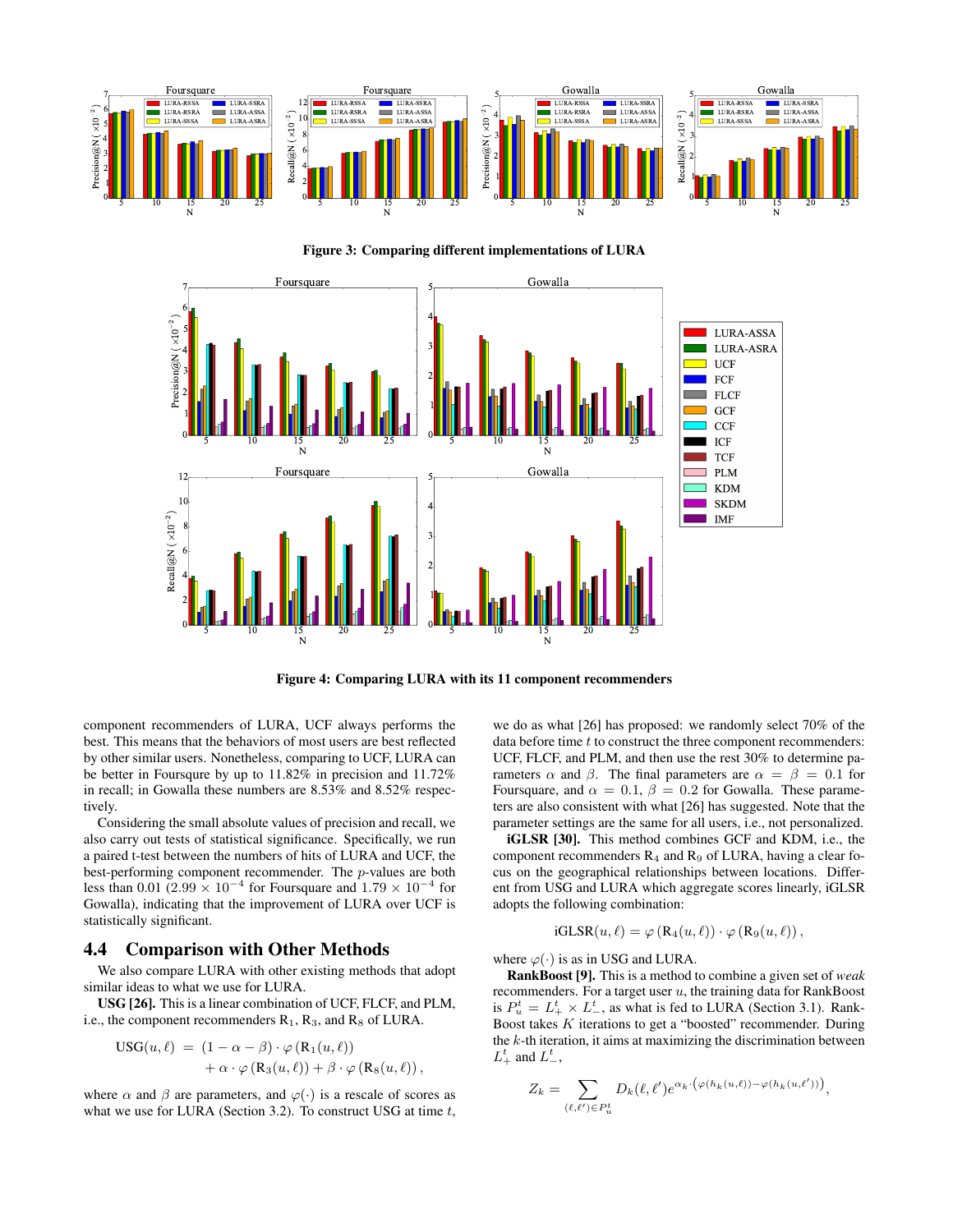

Figure 5: Comparing LURA with other existing methods

where  $D_k$  is a weight distribution over location pairs in  $P_u^t$ , measuring how important the pair  $(\ell, \ell')$  currently is;  $\varphi(\cdot)$  is for scaling recommendation scores as introduced in Section 3.2; and  $h_k$  is the selected weak recommender during the  $k$ -th iteration. While pursuing this goal, RankBoost estimates a weight  $\beta_k$  for the selected recommender  $h_k$  and updates the distribution  $D_k$ . Eventually, recommendations are made based on the following scoring function:

RankBoost
$$
(u, \ell)
$$
 =  $\sum_{k=1}^{K} \beta_k \cdot \varphi(h_k(u, \ell))$ .

Similar to LURA, RankBoost also has two options for  $\varphi(\cdot)$ : scorebased (SA) and rank-based (RA). In our experiments we consider both options, i.e., we have RankBoost-SA and RankBoost-RA as two different implementations of RankBoost.

BPRMF [20]. This method also takes a pairwise view of locations, i.e., it considers  $(\ell, \ell') \in P_u^t$  as training samples. Given the check-in frequency matrix at time  $t, C<sup>t</sup>$ , BPRMF manages to maximize the posterior probability Pr  $\{\Theta | P_u^t \}$ , where  $\Theta$  is a *completion* of the matrix  $C^t$  (i.e.,  $\Theta$  has an estimation on every unknown  $(u, l)$  entries in  $\mathbf{C}^t$ ). BPRMF transforms this posterior probability using the Bayes' theorem, and optimizes Pr  $\{P^t_u | \Theta\}$  Pr  $\{\Theta\}$  using a stochastic gradient descent method.

SBPR [31]. SBPR integrates social information into BPRMF. It divides items into three disjoint sets : positive items  $I^+$ , negative items  $I^-$ , and social items  $I_S$ . It assumes that items in  $I^+$  are more preferable than those in  $I<sub>S</sub>$ , while the ones  $I<sup>-</sup>$  are the least preferable. Two partial orders are thus used in a BPR-like framework.

GeoMF [16]. GeoMF integrates geographical information into weighted MF methods [12]. Specifically, it assumes that a location may have a Gaussian impact in its neighboring area, which is considered as weights in an MF framework.

The comparison results are shown in Figure 5. USG and Rank-Boost consistently perform the best among methods other than LURA. LURA-ASSA and LURA-ASRA are clearly superior to USG and RankBoost. In Foursquare, LURA can outperform the best of USG and RankBoost by up to 7.16% in precision and 6.22% in recall; in Gowalla, these numbers are 7.35% and 8.12% respectively. Compared to USG which adopts unified parameters for all users, the performance improvement of LURA comes from its awareness of users' preferences over recommenders.

Similar to what we have done in Section 4.3, we also did a paired t-test for the numbers of hits of LURA and USG, the bestperforming competitor. The p-values are both less than 0.05 (0.021 for Foursquare and 0.005 for Gowalla), implying that LURA's improvement over existing methods is also statistically significant.

## 5. RELATED WORK

## 5.1 Other POI Recommendation Methods

GPS data from mobile services are also used for location recommendation. Zhang et al. [33] analyzed GPS trajectories to discover points of interests for recommendation. Zhang et al. [32] studied *location-and-activity* recommendation using GPS data, where activities could be various human behaviors such as shopping, watching movies, etc. Leung et al. [15] proposed a co-clustering framework for location recommendation based on user-activity-location tripartite graphs. Some recent studies view location recommendation problem from a perspective of *topic modeling* (e.g., [17, 27]). In general, with additional information such as location contents, user-provided tips, etc., these methods build topic models for users and locations, based on which the likelihood of a user visiting a location can be estimated. In addition, Yuan et al. [29] considered *time-dependent* location recommendation, arguing that the locations recommended to a user at lunch time should be different from the ones recommended at leisure time.

## 5.2 Recommender Ensemble

Ensemble techniques have been used to combine several simple recommenders to form a stronger one. To name a few, Bar et al. [3] studied different ways to combine simple CF methods, including bagging, boosting, fusion, and randomness injection; Schclar et al. [22] considered AdaBoost regression on a neighbor-based CF method. Experiments on movie ratings data showed that these ensemble methods had improved performance. Besides, Tiemann and Pauws [24] considered ensembles of content-based methods, which succeeded in recommending music and news.

These ensemble methods attempt to minimize the *root mean square error* (RMSE) on ratings data. However, as we have emphasized earlier in this paper, check-in data are implicit, and thus pursuing numerical estimations of check-in frequencies will essentially be a distraction from the goal of location recommendation.

#### 5.3 (Personalized) Learning to Rank

The problem of *learning to rank* is to determine a ranking among a set of items. Given some training data (e.g., observed user clickthroughs that imply preference over search results), the problem is to find a ranking function that best agree with the training data, which can be done by machine learning techniques (e.g., [4, 5, 13]). Recently, Wang et al. [25] and Song et al. [23] studied *personalized* learning to rank, where personalized rankings were adapted from a global user-independent ranking.

The problem of (personalized) learning to rank is related to our problem in general, in that they both pursue the best ranking of